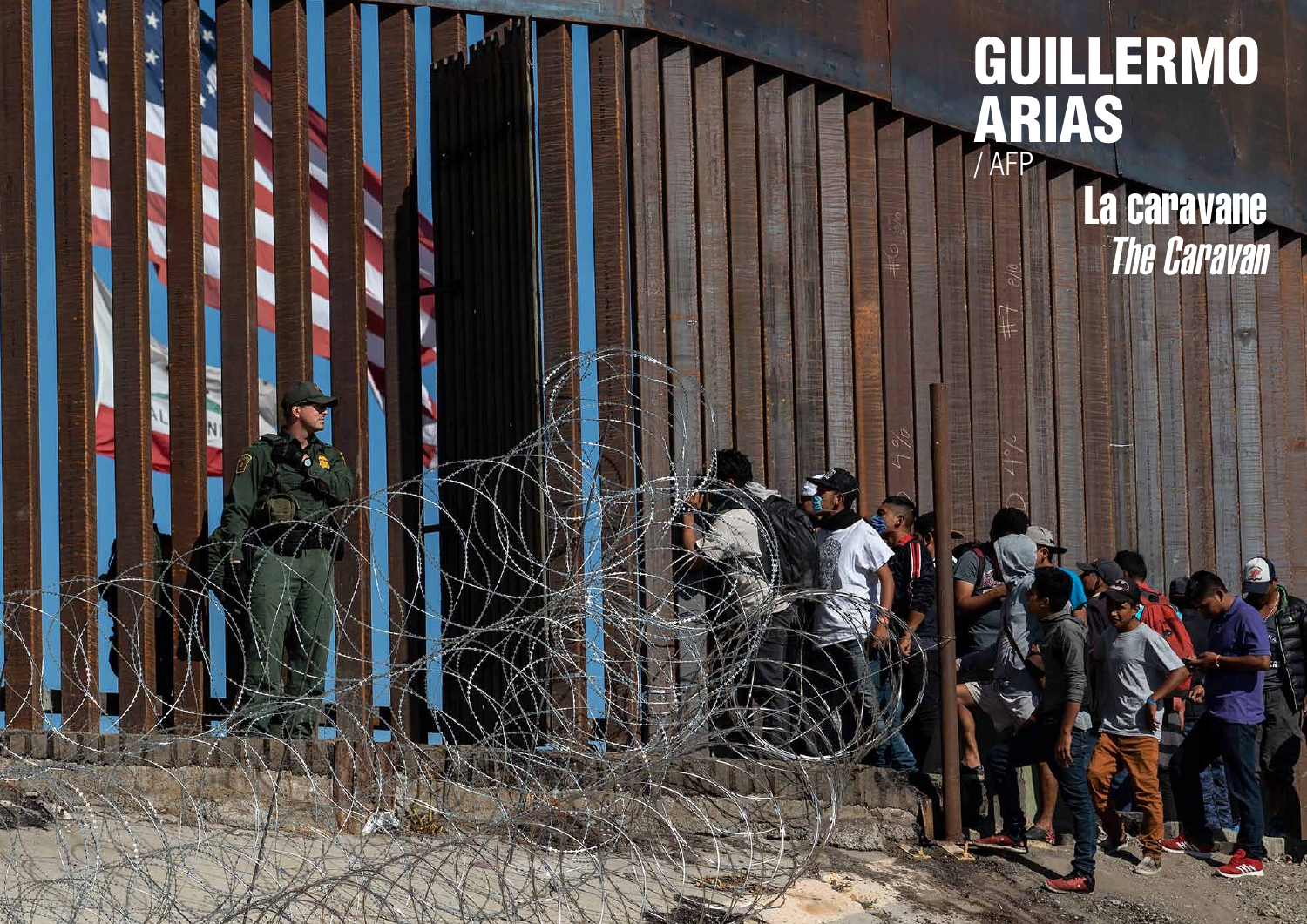### GUILLERMO ARIAS / AFP

## La caravane

### LIEU DE L'EXPOSITION COUVENT DES MINIMES

Cela fait longtemps que les migrants originaires d'Amérique centrale choisissent de se rendre aux États-Unis, mais ce n'est qu'à partir de 2018, avec l'arrivée de grandes caravanes et la réaction du président américain Donald Trump, que ce phénomène a attiré l'attention.

Les migrants qui traversent le Mexique sont exposés aux abus des gangs, des passeurs, du crime organisé et même des autorités tout au long de leur dangereux périple jusqu'à la frontière américaine. Pour ces personnes qui ont fui leur pays à cause de la violence extrême et de la pauvreté, le voyage présente moins de risques lorsqu'elles se déplacent en grands groupes.

Début octobre 2018, quelques centaines de Honduriens se sont mis en route vers le nord après un appel lancé sur les réseaux sociaux. À leur arrivée à la frontière entre le Guatemala et le Mexique, ils étaient plusieurs milliers, principalement du Honduras et certains du Salvador et du Guatemala. Après des heurts à la frontière avec les autorités guatémaltèques puis mexicaines, ils ont poursuivi leur route, et au moment où ils atteignaient le centre du Mexique, deux autres caravanes s'étaient déjà formées en Amérique centrale pour entreprendre le même voyage.

La première caravane est arrivée à Tijuana, à la frontière entre le Mexique et les États-Unis, la deuxième semaine de novembre, et à la fin du mois, selon les autorités locales, plus de 7 000 migrants se trouvaient dans des refuges à Tijuana. Ils ont vite compris que les gardes-frontières américains ne leur réserveraient pas l'accueil espéré. Le 25 novembre, environ 500 migrants se ruent vers différents points de passage et sont repoussés à coups de gaz lacrymogène par les agents américains. Quelques-uns parviennent à franchir la frontière mais sont rapidement arrêtés.

Après cet incident, le président Trump a intensifié sa rhétorique anti-immigration, les autorités américaines ont durci les contrôles aux frontières, tandis que le Mexique a accru la surveillance des migrants à Tijuana. Une situation encore aggravée par les longs délais de traitement des demandes d'asile qui ont poussé des groupes de migrants à tenter de s'engouffrer dans des brèches de la clôture pour franchir la frontière dans la région de Tijuana-San Diego. La procédure d'asile était plus rapide pour ceux qui passaient illégalement puis se rendaient aux gardes-frontières que pour ceux qui attendaient d'obtenir un entretien avec les fonctionnaires de l'immigration américains aux points de passage officiels. Fin décembre 2018, la plupart des membres de la caravane d'octobre avaient atteint les États-Unis d'une manière ou d'une autre.

Mais durant la nuit du nouvel an, toujours dans la région de Tijuana-San Diego, un nouveau groupe de migrants tente de franchir la barrière. Quelque 200 migrants sont repoussés par le gaz lacrymogène des gardes-frontières. Certains parviennent à passer mais sont arrêtés aussitôt après. En réaction, les autorités ont renforcé et la clôture et les mesures de sécurité. Dès lors, les caravanes de migrants d'Amérique centrale se sont dirigées vers l'est où il n'y avait pas de barrière et où il était possible de traverser le fleuve jusqu'aux États-Unis pour se rendre aux autorités. Cette année, les caravanes n'ont pas été aussi importantes qu'en 2018, cependant de nombreux migrants continuent d'entreprendre le voyage en grands groupes. Et tandis que le Mexique muscle sa politique migratoire et que le président Trump maintient la pression, les caravanes, quelle que soit leur taille, restent encore le moyen le moins dangereux de traverser le Mexique. Ce phénomène a changé de façon permanente les dynamiques migratoires dans cette région du monde.

Des migrants d'Amérique centrale regardent à travers la clôture surveillée par les gardes-frontières américains. Près du poste frontalier d'El Chaparral, Tijuana, État de Basse-Californie, Mexique, 25 novembre 2018. © Guillermo Arias / AFP Central American migrants looking through the border fence guarded by US Border Patrol agents. Near El Chaparral border crossing, Tijuana, Baja California State, Mexico, November 25, 2018 © Guillermo Arias / AFP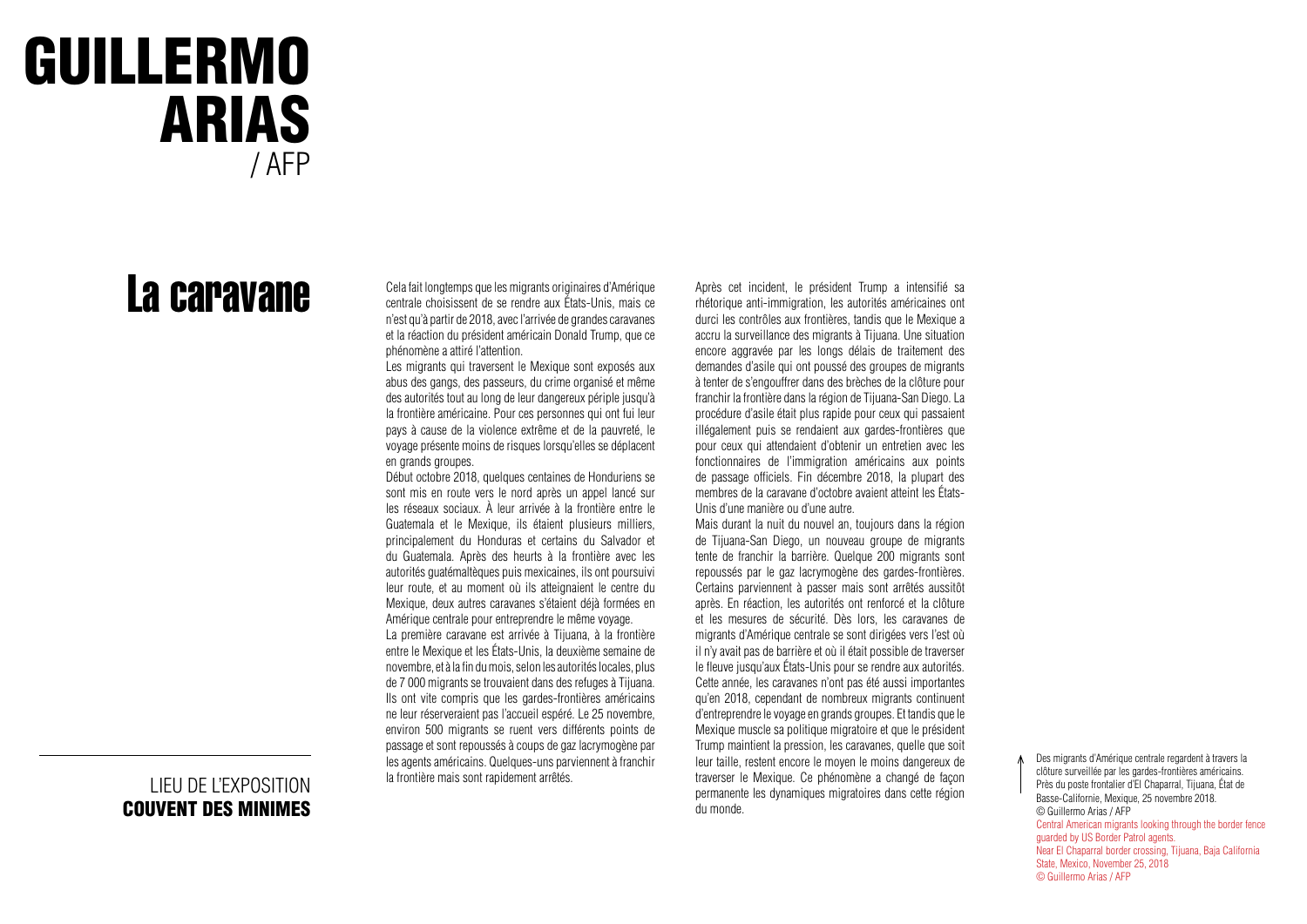

Des migrants d'une caravane composée en majorité de Honduriens montent à bord d'un camion devant un parc éolien, sur la route entre Santiago Niltepec et Juchitan. Près de La Blanca, État d'Oaxaca, Mexique, 30 octobre 2018. © Guillermo Arias / AFP

A truck with mostly Honduran migrants in a caravan passing by a wind farm on the road from Santiago Niltepec to Juchitan. Near La Blanca, Oaxaca State, Mexico, October 30, 2018. © Guillermo Arias / AFP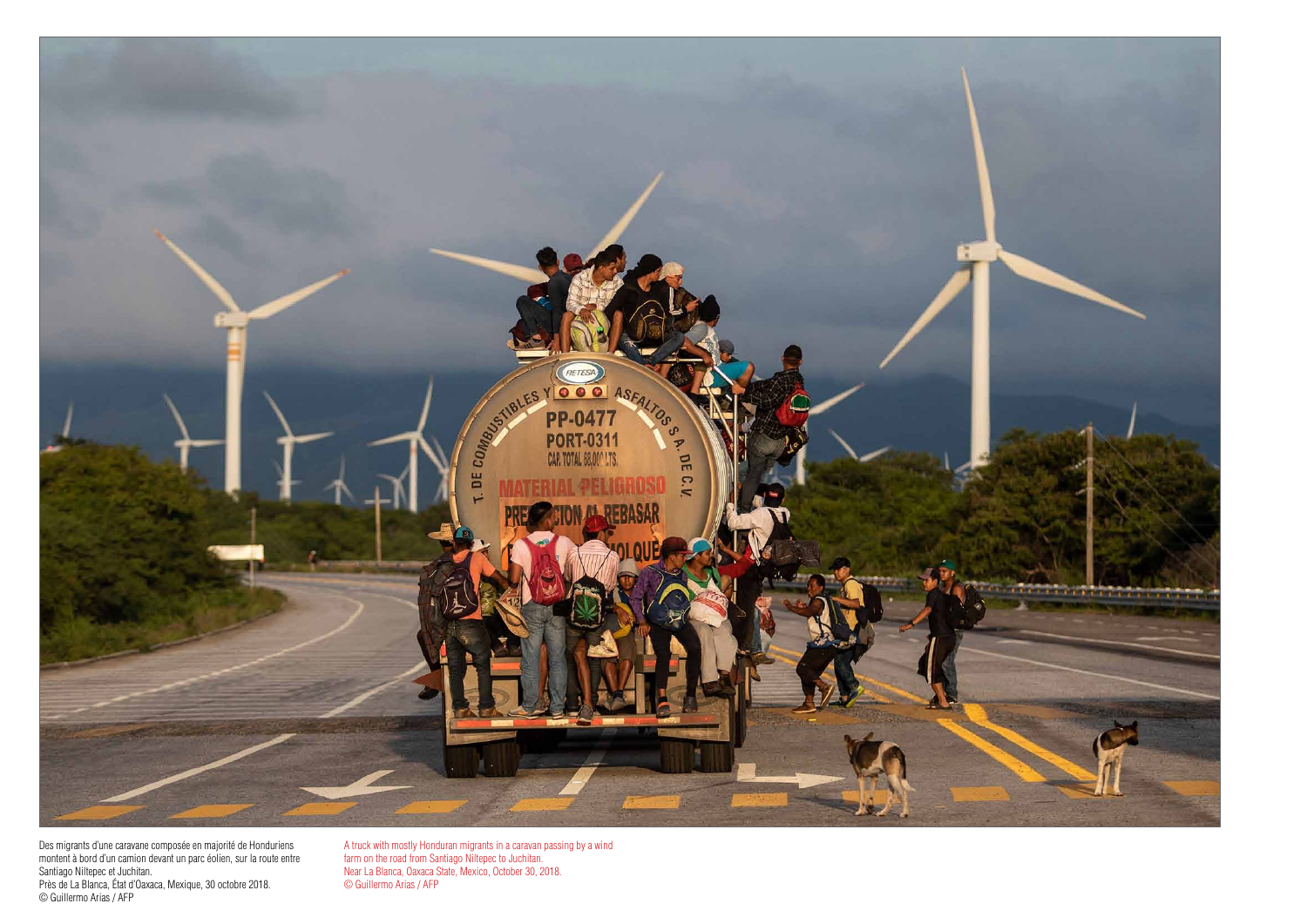### GUILLERMO ARIAS / AFP

# The Caravane

#### EXHIBITION VENUE COUVENT DES MINIMES

Migrants passing through Mexico are exposed to abuse by gangs, people smugglers, organized crime, and even by authorities, in the course of their perilous journey to the US border. These are people who have fled their home countries because of extreme violence and poverty, and the safest option for them is to move in large groups.

Central American migrants have been traveling to the United States for a long time, but it was not until 2018, with the large caravans and the attention of US President Donald Trump, that they became a visible phenomenon.

In early October 2018, several hundred Hondurans started their journey northward after a call went out on social media. By the time they reached the Guatemala-Mexico border there were thousands of them, mostly from Honduras, but with some from El Salvador and Guatemala. After clashes at the border with Guatemalan and then Mexican authorities, they continued, and by central Mexico, another two caravans had formed and started on the journey from Central America. The first caravan reached Tijuana, on the US-Mexico border, in the second week of November, and by the end of the month, according to the local authorities, there were more than 7,000 migrants in shelters in Tijuana, and they soon realized that the US border patrol forces would not extend the welcome they had been hoping for. On November 25, a group of about 500 migrants rushed several points; American border officers fired tear gas to force them back. A few managed to cross the border, but they were soon detained.

#### After the incident, President Trump's anti-immigrant rhetoric escalated, the US authorities stepped up their border control, and the Mexican authorities increased their surveillance of migrants in the city of Tijuana. The situation was made worse by the long time needed for requests for asylum to be processed, setting the scene for smaller groups of migrants who attempted to cross illegally through gaps in the border fence in the Tijuana-San Diego area. By crossing illegally and then surrendering to border patrols the asylum process was faster than waiting for an asylum interview with US migration officials at the official crossing point. By the end of December 2018, most people in the October caravan had made it into the United States one way or another.

On New Year's Eve, the Tijuana-San Diego area saw another attempt at a mass crossing over the border fence when some 200 migrants were pushed back by border patrol officers firing tear gas. A few did make it, but only to be detained by officers. As a result, fencing and security measures were reinforced, and the Central American caravans started moving to the eastern side of the border where there was no fence, and where they could cross the river into US territory and surrender to the authorities.

While the caravans this year have not been as big as they were in 2018, there are still waves of Central American migrants traveling in large groups. And as Mexico's policies on immigrants are becoming more aggressive, as President Trump keeps up the pressure, caravans, large or small, are still the safest way to travel through Mexico. They have now permanently changed the dynamics of migration in this part of the world.